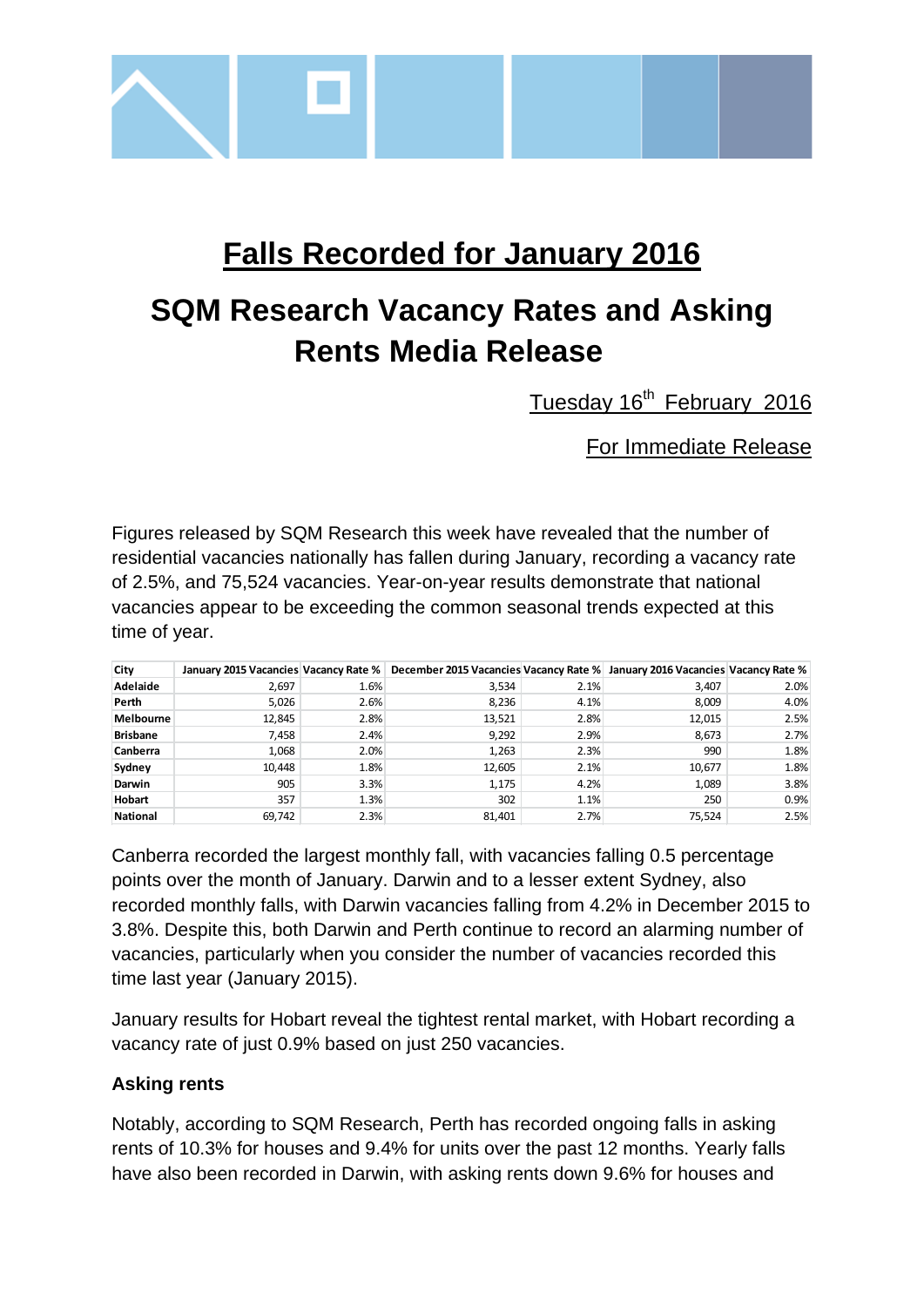

9.7% for units. Hobart has recorded the fastest rental rises for the capital cities with asking rents rising 5.8% for houses, while units underperformed, falling by 2.3%. Hobart also has the most affordable rental accommodation with rents for houses at just \$337 a week, while units on average rent for \$274 a week.

Managing Director of SQM Research, Louis Christopher, said "Overall, vacancies for January fell in line with the seasonal trends associated for this time of year. We believe the seasonality observed has much to do with the end and start of tertiary studies which normally see a significant movement of students. Another trend observed in the data is the recovery of the Canberra rental market, which for about four years was in a slump. I would suggest that on the back of falling vacancy rates and rising asking rents that the rental slump is now over for the ACT."

| <b>SQM Research Weekly Rents Index</b> |                   |       |                             |                               |                                |  |  |  |
|----------------------------------------|-------------------|-------|-----------------------------|-------------------------------|--------------------------------|--|--|--|
| <b>Week ending</b>                     |                   |       | Chg on                      | <b>Rolling</b><br>month       | 12 mth                         |  |  |  |
| 12 Feb 2016                            |                   | Rent  | prev wk                     | % chg                         | % chg                          |  |  |  |
| <b>Canberra</b>                        | All Houses        | 517.7 | $0.3 \triangle$             | $2.4\%$ $\triangle$           | 5.2% ▲                         |  |  |  |
|                                        | <b>All Units</b>  | 391.3 | $2.7 \triangle$             | $1.5%$ $\triangle$            | $3.0\%$ $\triangle$            |  |  |  |
| <b>Sydney</b>                          | All Houses        | 710.8 | $0.2 \triangle$             | $-0.2\%$ $\blacktriangledown$ | $2.8\%$ A                      |  |  |  |
|                                        | <b>All Units</b>  | 498.6 | $0.4 \triangle$             | $1.2\%$ $\triangle$           | 4.8% ▲                         |  |  |  |
| <b>Darwin</b>                          | <b>All Houses</b> | 579.4 | 5.6A                        | $2.6\%$ $\triangle$           | $-9.6%$ $\Psi$                 |  |  |  |
|                                        | <b>All Units</b>  | 463.1 | $-1.1$ $\blacktriangledown$ | $1.2\%$ A                     | $-9.7%$ $\blacktriangledown$   |  |  |  |
| <b>Brisbane</b>                        | All Houses        | 452.4 | $0.6 \triangle$             | $0.1\%$ A                     | $0.7\%$ A                      |  |  |  |
|                                        | All Units         | 373.3 | $-0.3$ $\blacktriangledown$ | $0.3\%$ A                     | $1.8\%$ $\triangle$            |  |  |  |
| <b>Adelaide</b>                        | <b>All Houses</b> | 367.3 | $-0.3$ $\blacktriangledown$ | $0.3\%$ $\triangle$           | $-0.1\%$ $\P$                  |  |  |  |
|                                        | All Units         | 290.2 | $-0.2$ $\blacktriangledown$ | $1.5%$ $\triangle$            | 4.0% ▲                         |  |  |  |
| <b>Hobart</b>                          | All Houses        | 337.7 | $-4.7$ $\blacktriangledown$ | $-0.8\%$ $\blacktriangledown$ | $5.8\%$ A                      |  |  |  |
|                                        | All Units         | 274.3 | $2.7 \triangle$             | $1.7\%$ A                     | $-2.3\%$ $\Psi$                |  |  |  |
| <b>Melbourne</b>                       | All Houses        | 479.5 | 1.5A                        | $0.8\%$ A                     | $1.0\%$ $\triangle$            |  |  |  |
|                                        | All Units         | 367.4 | $1.6 \triangle$             | $1.3\%$ $\triangle$           | 4.2% ▲                         |  |  |  |
| <b>Perth</b>                           | <b>All Houses</b> | 474.7 | $-1.7$ $\times$             | $-0.9%$ $\blacktriangledown$  | $-10.3\%$ $\blacktriangledown$ |  |  |  |
|                                        | All Units         | 377.8 | $0.2 \triangle$             | $0.6%$ $\triangle$            | $-9.4\%$ $\Psi$                |  |  |  |
| <b>National</b>                        | All Houses        | 416.0 | $1.0 \triangle$             | 0.0%                          | $0.5%$ $\triangle$             |  |  |  |
|                                        | <b>All Units</b>  | 341.0 | $-2.0$ $\times$             | $0.3\%$ $\triangle$           | $0.6\%$ $\triangle$            |  |  |  |
| <b>Cap City</b><br><b>Average</b>      | All Houses        | 541.0 | $1.0 \triangle$             | 0.0%                          | 0.0%                           |  |  |  |
|                                        | <b>All Units</b>  | 426.0 | 0.0                         | $0.9%$ $\triangle$            | $2.9%$ $\triangle$             |  |  |  |

Source: [www.sqmresearch.com.au](http://www.sqmresearch.com.au/)